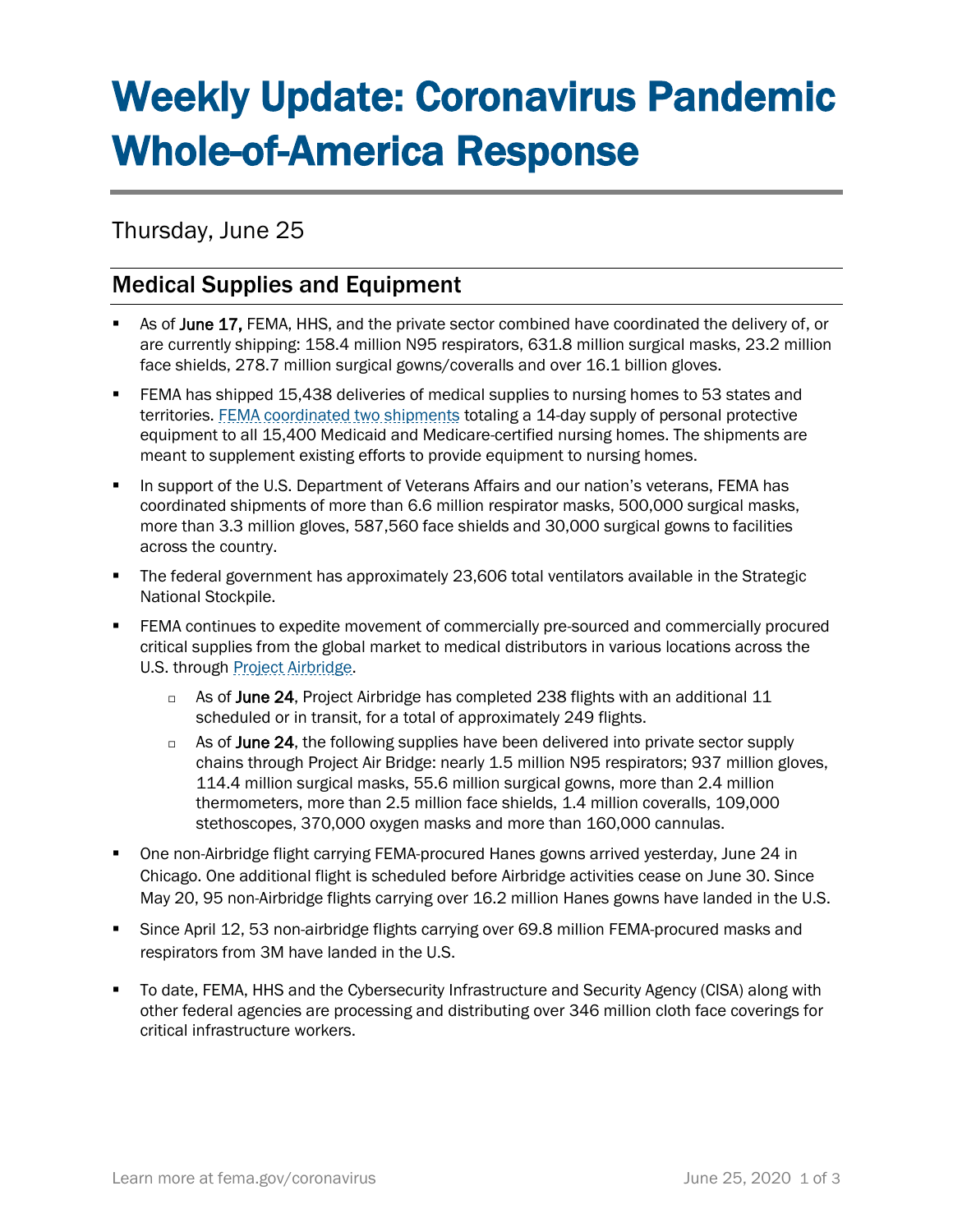#### **Testing**

- As of June 24, CDC, state, local public health labs and other laboratories have tested more than 29.3 million samples.
	- $\Box$  As of June 23, the FDA has issued 145 individual [emergency use authorizations](https://www.fda.gov/medical-devices/emergency-situations-medical-devices/emergency-use-authorizations) for test kit manufacturers and laboratories, including 22 antibody tests and one antigen test.
- To support the Administration's [Testing Blueprint,](https://www.whitehouse.gov/wp-content/uploads/2020/04/Testing-Blueprint.pdf) FEMA is working to source and procure testing material – specifically, testing swabs and transport media.
	- $\Box$  As of June 23, FEMA has procured and delivered 29.4 million swabs and 19.0 million units of media.
	- $\Box$  The FEMA-sourced material will be provided to states, territories and tribes for a limited duration to help increase testing capacity in support of their individualized plans.
- As of June 24, 287,312 samples were processed at federally run [Community-Based Testing Sites](https://www.hhs.gov/coronavirus/community-based-testing-sites/index.html) and 712,849 samples were processed at public-private partnership testing sites.
	- □ Out of 41 original Community-Based Testing Sites, 13 continue to operate as federally run sites, 20 have transitioned to state management, and eight have closed in consultation with the states.
	- $\Box$  HHS has established a public-private partnership with pharmacy and retail companies to accelerate testing. To find locations, visit the [COVID-19 Community-Based Testing Site](https://www.hhs.gov/coronavirus/community-based-testing-sites/index.html)  [page.](https://www.hhs.gov/coronavirus/community-based-testing-sites/index.html)
	- $\Box$  Under the CBTS public-private partnership, there are currently 623 live sites in 48 states Washington, D.C. and Puerto Rico conducting testing.

## Federal Funding

- Combined, FEMA and HHS have obligated \$121.6 billion in support of COVID-19 efforts.
- All 50 states, five territories, the Seminole Tribe of Florida, and Washington, D.C. have been approved for major disaster declarations to assist with additional needs identified.
	- $\Box$  To date, there are 84 tribes working with FEMA, with one tribe that is a direct recipient with a major disaster declaration and an emergency declaration, 43 tribes that are direct recipients with emergency declarations and 41 tribes that are recipients under state declarations.
	- $\Box$  A tribal government may choose to be a subrecipient under a state that has chosen to be a recipient of FEMA assistance, or choose to be a direct recipient of FEMA.
- As of June 19, FEMA has obligated \$7.7 billion in support of COVID-19 efforts. This support includes:
	- □ Emergency Food and Shelter: \$200 million.
	- $\Box$  Temporary Medical Facilities including medical personnel, mortuary and ambulance services: \$2.4 billion.
	- □ PPE including medical supplies and pharmaceuticals: \$2.1 billion.
	- □ National Guard: \$1.7 billion.
	- Public Assistance Emergency Protective Measures (Non-PPE): \$939 million.
	- □ Commodities: \$27 million.
	- □ Crisis Counseling: \$34 million.